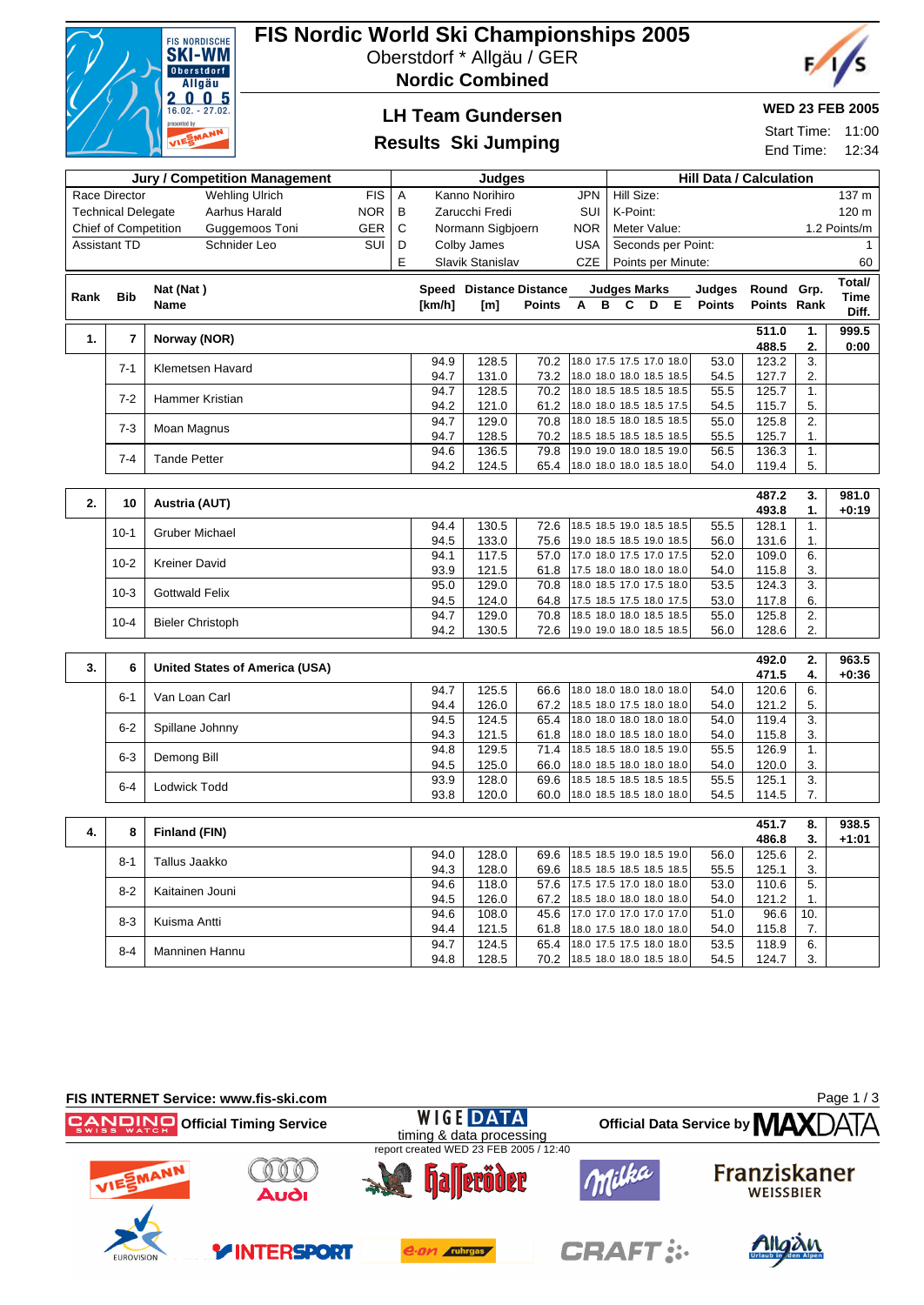

## **FIS Nordic World Ski Championships 2005**

Oberstdorf \* Allgäu / GER

**Nordic Combined**



# **LH Team Gundersen**

### **Results Ski Jumping**

#### **WED 23 FEB 2005**

Start Time: 11:00 End Time: 12:34

|      |            |                             | <b>Speed Distance Distance</b><br><b>Judges Marks</b> |                |               |   |   |   |   |                                                      |                         |                           |                        | Total/           |
|------|------------|-----------------------------|-------------------------------------------------------|----------------|---------------|---|---|---|---|------------------------------------------------------|-------------------------|---------------------------|------------------------|------------------|
| Rank | <b>Bib</b> | Nat (Nat)<br><b>Name</b>    | [km/h]                                                | [m]            | <b>Points</b> | A | в | C | D | E                                                    | Judges<br><b>Points</b> | Round Grp.<br>Points Rank |                        | Time             |
|      |            |                             |                                                       |                |               |   |   |   |   |                                                      |                         |                           |                        | Diff.            |
| 5.   | 9          | Germany (GER)               |                                                       |                |               |   |   |   |   |                                                      |                         | 459.2<br>454.4            | 5.<br>5.               | 913.6<br>$+1:26$ |
|      |            |                             | 94.7                                                  | 125.5          | 66.6          |   |   |   |   | 18.0 18.0 18.0 18.5 18.0                             | 54.0                    | 120.6                     | 6.                     |                  |
|      | 9-1        | <b>Hettich Georg</b>        | 94.9                                                  | 127.5          | 69.0          |   |   |   |   | 18.0 18.0 18.5 18.5 18.5                             | 55.0                    | 124.0                     | 4.                     |                  |
|      | $9 - 2$    | Haseney Sebastian           | 94.6                                                  | 110.5          | 48.6          |   |   |   |   | 16.5 17.0 16.5 17.0 17.0                             | 50.5                    | 99.1                      | 9.                     |                  |
|      |            |                             | 94.1                                                  | 107.5<br>128.0 | 45.0          |   |   |   |   | 16.0 16.5 16.5 16.5 17.0                             | 49.5                    | 94.5                      | 9.<br>$\overline{4}$ . |                  |
|      | $9 - 3$    | Kircheisen Bjoern           | 94.9<br>94.4                                          | 125.5          | 69.6<br>66.6  |   |   |   |   | 18.5 18.0 17.5 18.5 18.0<br>18.5 18.0 17.0 18.0 18.0 | 54.5<br>54.0            | 124.1<br>120.6            | 2.                     |                  |
|      |            |                             | 94.0                                                  | 122.0          | 62.4          |   |   |   |   | 18.0 17.5 17.5 17.5 18.0                             | 53.0                    | 115.4                     | 7.                     |                  |
|      | $9 - 4$    | Ackermann Ronny             | 93.8                                                  | 121.5          | 61.8          |   |   |   |   | 17.5 18.0 17.5 18.0 18.0                             | 53.5                    | 115.3                     | 6.                     |                  |
|      |            |                             |                                                       |                |               |   |   |   |   |                                                      |                         | 468.2                     | 4.                     | 913.4            |
| 6.   | 3          | Switzerland (SUI)           |                                                       |                |               |   |   |   |   |                                                      |                         | 445.2                     | 7.                     | $+1:26$          |
|      | $3 - 1$    | Rieder Ivan                 | 94.4                                                  | 125.5          | 66.6          |   |   |   |   | 18.0 18.5 18.0 18.0 18.5                             | 54.5                    | 121.1                     | 4.                     |                  |
|      |            |                             | 94.2                                                  | 119.0          | 58.8          |   |   |   |   | 17.5 17.5 17.5 17.5 18.0                             | 52.5                    | 111.3                     | 8.                     |                  |
|      | $3 - 2$    | Heer Ronny                  | 94.3                                                  | 118.5          | 58.2          |   |   |   |   | 17.5 18.0 17.5 17.5 17.5                             | 52.5                    | 110.7                     | 4.                     |                  |
|      |            |                             | 93.8<br>94.4                                          | 111.5<br>122.0 | 49.8<br>62.4  |   |   |   |   | 17.0 17.5 17.5 17.5 17.0<br>18.0 18.0 17.5 18.0 18.0 | 52.0<br>54.0            | 101.8<br>116.4            | 8.<br>$\overline{7}$ . |                  |
|      | $3 - 3$    | <b>Hurschler Andreas</b>    | 94.1                                                  | 124.0          | 64.8          |   |   |   |   | 18.0 18.0 17.5 18.0 18.0                             | 54.0                    | 118.8                     | 5.                     |                  |
|      | $3 - 4$    | Schmid Jan                  | 94.0                                                  | 125.0          | 66.0          |   |   |   |   | 17.5 18.0 18.0 18.0 18.0                             | 54.0                    | 120.0                     | 5.                     |                  |
|      |            |                             | 94.1                                                  | 121.5          | 61.8          |   |   |   |   | 17.5 17.0 16.5 17.0 17.5                             | 51.5                    | 113.3                     | 8.                     |                  |
|      |            |                             |                                                       |                |               |   |   |   |   |                                                      |                         | 456.9                     | $\overline{7}$ .       | 906.7            |
| 7.   | 4          | France (FRA)                |                                                       |                |               |   |   |   |   |                                                      |                         | 449.8                     | 6.                     | $+1:33$          |
|      | $4 - 1$    | Roux Ludovic                | 94.1                                                  | 123.5          | 64.2          |   |   |   |   | 18.0 17.5 17.5 17.5 18.0                             | 53.0                    | 117.2                     | 8.                     |                  |
|      |            |                             | 93.2                                                  | 110.5          | 48.6          |   |   |   |   | 17.5 17.0 17.0 17.0 17.0                             | 51.0                    | 99.6                      | 10.                    |                  |
|      | $4 - 2$    | Arnould Kevin               | 94.1<br>93.9                                          | 114.0<br>117.0 | 52.8<br>56.4  |   |   |   |   | 17.5 17.5 17.5 17.0 17.0<br>17.5 17.0 17.0 17.0 17.5 | 52.0<br>51.5            | 104.8<br>107.9            | 8.<br>7.               |                  |
|      |            |                             | 94.0                                                  | 127.5          | 69.0          |   |   |   |   | 18.0 18.0 18.0 18.0 18.5                             | 54.0                    | 123.0                     | 5.                     |                  |
|      | 4-3        | Lamy Chapuis Jason          | 93.5                                                  | 125.0          | 66.0          |   |   |   |   | 17.5 18.0 18.0 18.0 18.0                             | 54.0                    | 120.0                     | 3.                     |                  |
|      | 4-4        | <b>Bal Nicolas</b>          | 94.1                                                  | 119.5          | 59.4          |   |   |   |   | 17.5 17.5 17.0 17.5 17.5                             | 52.5                    | 111.9                     | 8.                     |                  |
|      |            |                             | 94.4                                                  | 126.5          | 67.8          |   |   |   |   | 18.5 18.0 18.0 18.5 18.0                             | 54.5                    | 122.3                     | 4.                     |                  |
|      |            |                             |                                                       |                |               |   |   |   |   |                                                      |                         | 458.1                     | 6.                     | 899.0            |
| 8.   | 5          | Japan (JPN)                 |                                                       |                |               |   |   |   |   |                                                      |                         | 440.9                     | 9.                     | $+1:41$          |
|      | 5-1        | Aoki Junpei                 | 93.1                                                  | 126.0          | 67.2          |   |   |   |   | 18.0 18.0 17.5 17.5 18.5                             | 53.5                    | 120.7                     | 5.                     |                  |
|      |            |                             | 93.3<br>94.1                                          | 124.5<br>127.0 | 65.4<br>68.4  |   |   |   |   | 18.0 17.5 18.0 17.5 18.0<br>19.0 19.0 19.0 18.5 19.0 | 53.5<br>57.0            | 118.9<br>125.4            | 6.<br>2.               |                  |
|      | $5 - 2$    | Hatakeyama Yosuke           | 93.7                                                  | 125.0          | 66.0          |   |   |   |   | 18.5 18.0 18.5 18.0 18.5                             | 55.0                    | 121.0                     | 2.                     |                  |
|      |            |                             | 93.1                                                  | 122.5          | 63.0          |   |   |   |   | 18.0 18.5 18.0 18.0 18.0                             | 54.0                    | 117.0                     | 6.                     |                  |
|      | $5 - 3$    | Kitamura Takashi            | 93.0                                                  | 115.0          | 54.0          |   |   |   |   | 17.5 17.0 17.0 17.5 17.5                             | 52.0                    | 106.0                     | 10.                    |                  |
|      | $5 - 4$    | Masaki Makoto               | 94.2                                                  | 107.5          | 45.0          |   |   |   |   | 17.5 16.5 17.0 16.5 16.5                             | 50.0                    | 95.0                      | 10.                    |                  |
|      |            |                             | 94.2                                                  | 107.5          | 45.0          |   |   |   |   | 17.5 16.0 16.5 16.5 17.0                             | 50.0                    | 95.0                      | 10.                    |                  |
| 9.   | 1          | <b>Czech Republic (CZE)</b> |                                                       |                |               |   |   |   |   |                                                      |                         | 448.7                     | 9.                     | 879.9            |
|      |            |                             |                                                       |                |               |   |   |   |   |                                                      |                         | 431.2                     | 10.                    | $+2:00$          |
|      | $1 - 1$    | Vodsedalek Ales             | 94.1<br>93.7                                          | 120.5<br>123.5 | 60.6<br>64.2  |   |   |   |   | 17.5 17.5 17.0 17.5 18.0<br>17.0 16.5 17.0 16.5 17.0 | 52.5<br>50.5            | 113.1<br>114.7            | 9.<br>7.               |                  |
|      |            |                             | 94.0                                                  | 117.0          | 56.4          |   |   |   |   | 17.5 17.0 17.0 17.0 17.5                             | 51.5                    | 107.9                     | 7.                     |                  |
|      | $1 - 2$    | <b>Slavik Tomas</b>         | 94.0                                                  | 117.5          | 57.0          |   |   |   |   | 18.0 16.5 17.0 17.0 17.5                             | 51.5                    | 108.5                     | 6.                     |                  |
|      | $1 - 3$    | Churavy Pavel               | 94.4                                                  | 122.0          | 62.4          |   |   |   |   | 17.5 18.0 17.5 18.0 18.5                             | 53.5                    | 115.9                     | 8.                     |                  |
|      |            |                             | 93.9                                                  | 118.0<br>119.0 | 57.6<br>58.8  |   |   |   |   | 17.5 17.5 17.0 17.0 17.5<br>18.0 17.0 17.5 17.5 18.0 | 52.0                    | 109.6                     | 9.<br>9.               |                  |
|      | $1 - 4$    | Rygl Ladislav               | 94.1<br>93.6                                          | 109.5          | 47.4          |   |   |   |   | 17.0 17.0 17.5 16.5 17.0                             | 53.0<br>51.0            | 111.8<br>98.4             | 9.                     |                  |